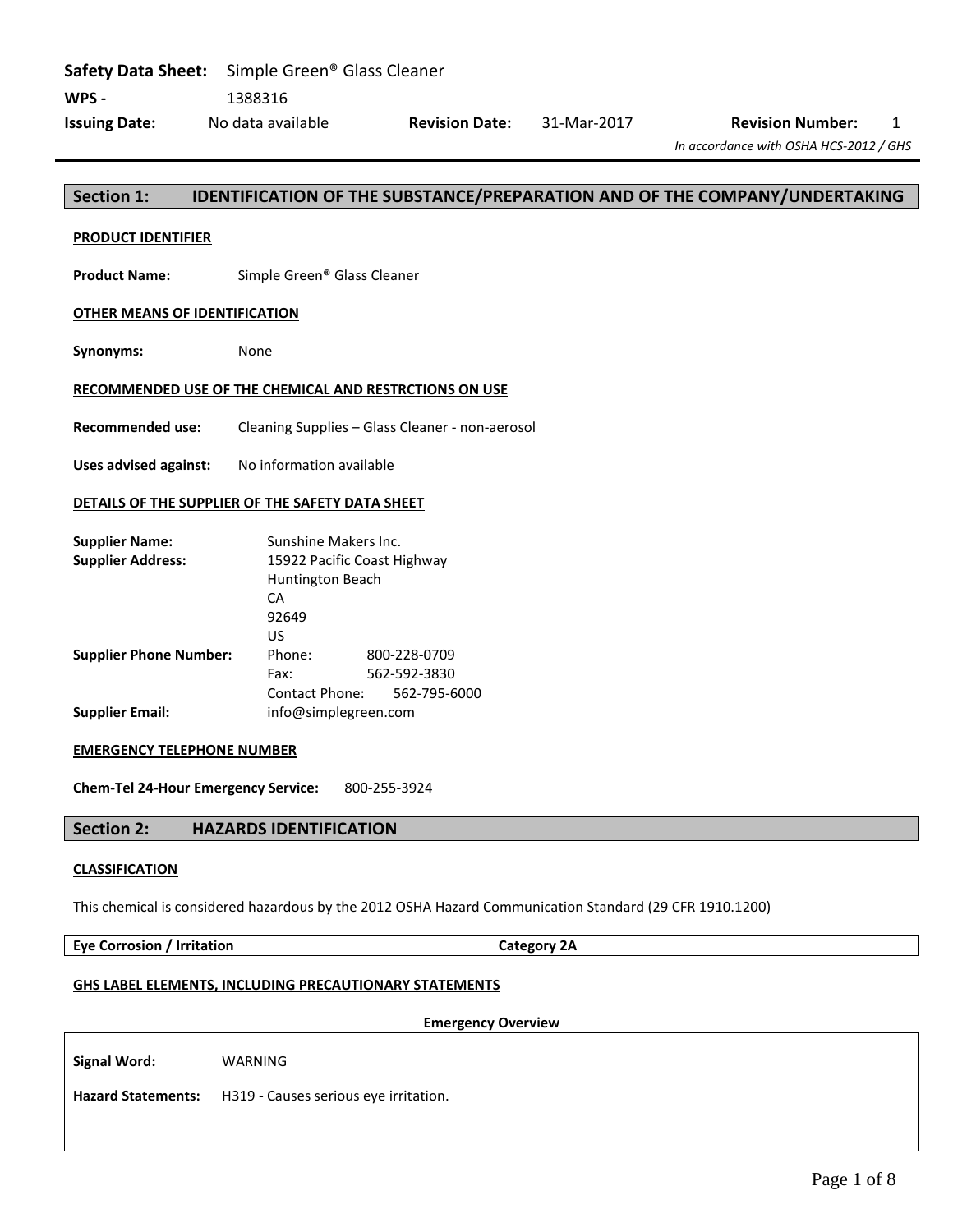| Safety Data Sheet: Simple Green® Glass Cleaner<br>WPS -               | 1388316                                        |                                                                                                                                               |             |                                                                               |
|-----------------------------------------------------------------------|------------------------------------------------|-----------------------------------------------------------------------------------------------------------------------------------------------|-------------|-------------------------------------------------------------------------------|
| <b>Issuing Date:</b>                                                  | No data available                              | <b>Revision Date:</b>                                                                                                                         | 31-Mar-2017 | <b>Revision Number:</b><br>1<br>In accordance with OSHA HCS-2012 / GHS        |
| Symbol:                                                               |                                                |                                                                                                                                               |             |                                                                               |
| Appearance:<br>Blue                                                   |                                                | <b>Physical State:</b>                                                                                                                        | Liguid      | Odor:<br>Citrus                                                               |
| <b>Precautionary Statements - Prevention:</b>                         |                                                | Obtain special instructions before use.<br>P264 - Wash hands thoroughly after handling.<br>P280 - Wear eye protection.                        |             |                                                                               |
| <b>Precautionary Statements - Response:</b>                           |                                                | Remove contact lenses, if present and easy to do. Continue rinsing.<br>P337+ P313 - If eye irritation persists: Get medical advice/attention. |             | P305+P351+P338 - IF IN EYES: Rinse cautiously with water for several minutes. |
| <b>Precautionary Statements - Storage:</b>                            |                                                | None                                                                                                                                          |             |                                                                               |
| <b>Precautionary Statements - Disposal:</b>                           |                                                | None                                                                                                                                          |             |                                                                               |
|                                                                       | <b>HAZARDS NOT OTHERWISE CLASSIFIED (HNOC)</b> | Not applicable                                                                                                                                |             |                                                                               |
| <b>UNKNOWN TOXICITY</b>                                               |                                                | The mixture does not consist of ingredient(s) of unknown toxicity.                                                                            |             |                                                                               |
| <b>OTHER INFORMATION</b><br>May cause eye irritation.                 | Prolonged or repeated contact may dry skin.    |                                                                                                                                               |             |                                                                               |
| <b>INTERACTIONS WITH OTHER CHEMICALS</b><br>No information available. |                                                |                                                                                                                                               |             |                                                                               |

## **Section 3: COMPOSITION/INFORMATION ON INGREDIENTS**

| <b>Chemical Name</b>                                                                     | <b>CAS Number</b> | <b>Weight Percent</b> | <b>Trade Secret</b> |
|------------------------------------------------------------------------------------------|-------------------|-----------------------|---------------------|
| Isopropyl Alcohol                                                                        | 67-63-0           | $1 - 5$               |                     |
| 2-(2-butoxyethoxy) ethanol                                                               | 112-34-5          | $0.1 - 1$             |                     |
| Sodium Lauryl Sulfate                                                                    | 151-21-3          | $0.1 - 1$             |                     |
| Fragrance                                                                                | Proprietary       | $0.01 - 0.1$          |                     |
| * The exact perceptage (concentration) of compection has been withhold as a trade secret |                   |                       |                     |

## The exact percentage (concentration) of composition has been withheld as a trade secret

## **Section 4: FIRST-AID MEASURES**

## **FIRST AID MEASURES**

| <b>Eve Contact:</b>  | IF IN EYES: Rinse cautiously with water for several minutes. Remove contact lenses, if present and easy to do. |
|----------------------|----------------------------------------------------------------------------------------------------------------|
|                      | Continue rinsing. If eye irritation persists: Get medical advice/attention.                                    |
| <b>Skin Contact:</b> | Wash skin with soap and water. In the case of allergic reactions see a physician.                              |
| Inhalation:          | Remove to fresh air. If symptoms persist, call a physician.                                                    |
| Ingestion:           | Do NOT induce vomiting. Drink plenty of water. If symptoms persist, call a physician.                          |
|                      |                                                                                                                |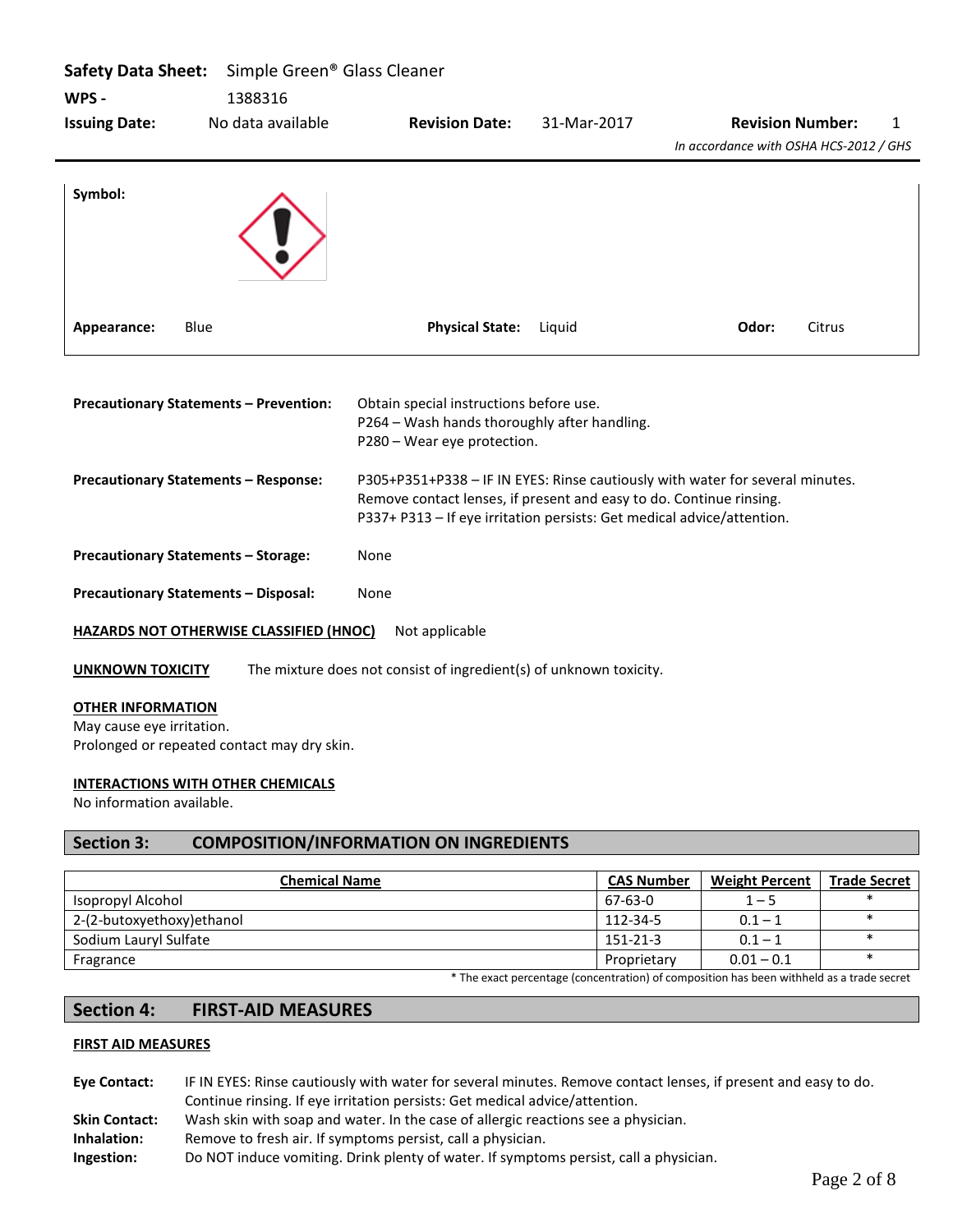|                      | <b>Safety Data Sheet:</b> Simple Green <sup>®</sup> Glass Cleaner |                       |             |                                        |  |
|----------------------|-------------------------------------------------------------------|-----------------------|-------------|----------------------------------------|--|
| WPS -                | 1388316                                                           |                       |             |                                        |  |
| <b>Issuing Date:</b> | No data available                                                 | <b>Revision Date:</b> | 31-Mar-2017 | <b>Revision Number:</b>                |  |
|                      |                                                                   |                       |             | In accordance with OSHA HCS-2012 / GHS |  |

#### **MOST IMPORTANT SYMPTOMS AND EFFECTS, BOTH ACUTE AND DELAYED**

**Most Important Symptoms and Effects:** No information available

#### **INDICATION OF ANY IMMEDIATE MEDICAL ATTENTION AND SPECIAL TREATMENT NEEDED**

**Notes to physician:** Treat symptomatically.

## **Section 5: FIRE-FIGHTING MEASURES**

| <b>Suitable Extinguishing Media:</b>                   | Use extinguishing measures that are appropriate to local circumstances and the<br>surrounding environment. |                                                                                                                                               |  |
|--------------------------------------------------------|------------------------------------------------------------------------------------------------------------|-----------------------------------------------------------------------------------------------------------------------------------------------|--|
| <b>Unsuitable Extinguishing Media:</b>                 | CAUTION: Use of water spray when fighting fire may be inefficient.                                         |                                                                                                                                               |  |
| <b>Specific Hazards arising from the Chemical:</b>     | No information available.                                                                                  |                                                                                                                                               |  |
| <b>Hazardous Combustion Products:</b>                  | Carbon oxides.                                                                                             |                                                                                                                                               |  |
| <b>EXPLOSION DATA</b>                                  |                                                                                                            |                                                                                                                                               |  |
| <b>Sensitivity to Mechanical Impact:</b>               | No.                                                                                                        |                                                                                                                                               |  |
| <b>Sensitivity to Static Discharge:</b>                | No.                                                                                                        |                                                                                                                                               |  |
| Protective equipment and precautions for firefighters: |                                                                                                            | As in any fire, wear self-contained breathing apparatus pressure-<br>demand, MSHA/NIOSH (approved or equivalent) and full protective<br>gear. |  |

## **Section 6: ACCIDENTAL RELEASE MEASURES**

#### **PERSONAL PRECAUTIONS, PROTECTIVE EQUIPMENT AND EMERGENCY PROCEDURES**

**Personal Precautions:** Avoid contact with eyes.

#### **ENVIRONMENTAL PRECAUTIONS**

**Environmental Precautions:** Refer to protective measures listed in Sections 7 and 8.

#### **METHODS AND MATERIAL FOR CONTAINMENT AND CLEANING UP**

**Method for Containment:** Prevent further leakage or spillage if safe to do so.

**Methods for Cleaning Up:** Soak up with inert absorbent material. Pick up and transfer to properly labeled containers.

### **Section 7: HANDLING AND STORAGE**

#### **PRECAUTIONS FOR SAFE HANDLING**

**Handling:** Handle in accordance with good industrial hygiene and safety practice. Avoid contact with eyes.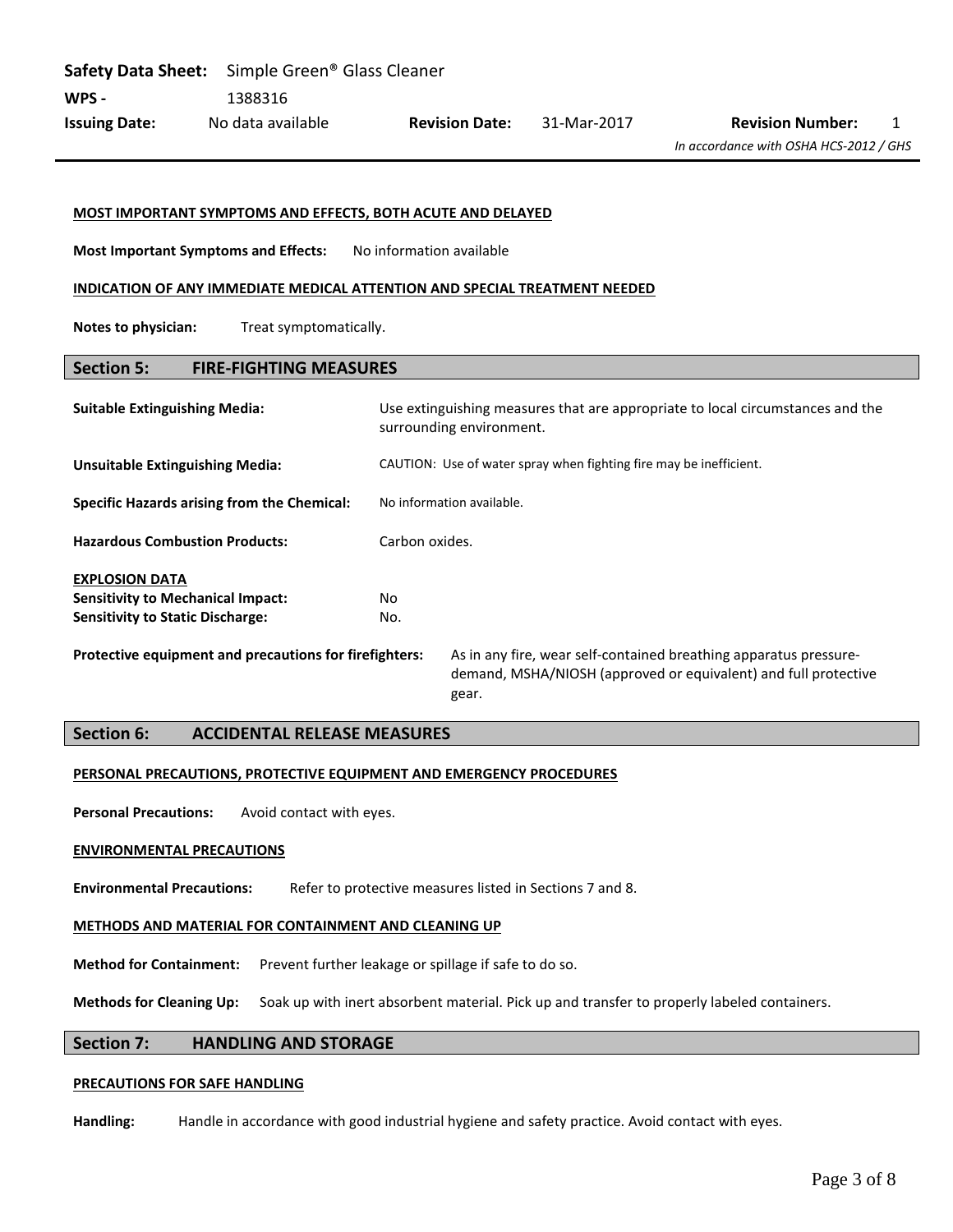**Safety Data Sheet:** Simple Green® Glass Cleaner **WPS -** 1388316 **Issuing Date:** No data available **Revision Date:** 31-Mar-2017 **Revision Number:** 1

#### **PRECAUTIONS FOR SAFE STORAGE, INCLUIDNG ANY INCOMPATIBILITIES**

**Storage:** Keep container tightly closed.

**Incompatible Products:** None known based on information supplied.

## **Section 8: EXPOSURE CONTROLS / PERSONAL PROTECTION**

## **CONTROL PARAMETERS**

**Exposure Guidelines:** This product, as supplied, does not contain any hazardous materials with occupational exposure limits established by the region specific regulatory bodies

#### **APPROPRIATE ENGINEERING CONTROLS**

**Engineering Measures:** Showers, Eyewash stations, Ventilation systems

## **INDIVIDUAL PROTECTION MEASURES, SUCH AS PERSONAL PROTECTIVE EQUIPMENT**

| <b>Eve/Face Protection:</b>      | Goggles or eye protection recommended.                                                                                                                                      |
|----------------------------------|-----------------------------------------------------------------------------------------------------------------------------------------------------------------------------|
| <b>Skin and Body Protection:</b> | No special protective equipment required.                                                                                                                                   |
| <b>Respiratory Protection:</b>   | No protective equipment is needed under normal use conditions. If exposure limits are exceeded or<br>irritation is experienced, ventilation and evacuation may be required. |
| <b>Hygiene Measures:</b>         | Handle in accordance with good industrial hygiene and safety practice.                                                                                                      |

## **Section 9: PHYSICAL AND CHEMICAL PROPERTIES**

### **PHYSICAL AND CHEMICAL PROPERTIES**

| <b>Physical State:</b><br>Appearance:<br>Color: | Liquid<br>Clear<br>Blue |                                    | Odor:<br><b>Odor Threshold:</b> | Citrus odor<br>No information Available |
|-------------------------------------------------|-------------------------|------------------------------------|---------------------------------|-----------------------------------------|
| <b>PROPERTY</b>                                 |                         | <b>VALUES</b>                      |                                 | <b>REMARKS/METHOD</b>                   |
| pH:                                             |                         | $6.0 - 8.0$                        |                                 | None Known                              |
| Melting / freezing point:                       |                         | $0^{\circ}$ C                      |                                 | None Known                              |
| Boiling point / boiling range:                  |                         | $100^{\circ}$ C / 214 $^{\circ}$ F |                                 | None Known                              |
| <b>Flash Point:</b>                             |                         | none; no flash point               |                                 | None Known                              |
| <b>Evaporation Rate:</b>                        |                         | No data available                  |                                 | None Known                              |
| Flammability (solid, gas):                      |                         | No data available                  |                                 | None Known                              |
| <b>Upper Flammability Limit in Air:</b>         |                         | No data available                  |                                 | None Known                              |
| Lower Flammability Limit in Air:                |                         | No data available                  |                                 | None Known                              |
| <b>Vapor Pressure:</b>                          |                         | No data available                  |                                 | None known                              |
| <b>Vapor Density:</b>                           |                         | No data available                  |                                 | None known                              |
| <b>Specific Gravity:</b>                        |                         | $1.00 - 1.02$                      |                                 | None known                              |
| <b>Water Solubility:</b>                        |                         | Soluble in water                   |                                 | None known                              |
| Solubility in other solvents:                   |                         | No data available                  |                                 | None known                              |
| Partition coefficient: n-octanol/water:         |                         | No data available                  |                                 | None known                              |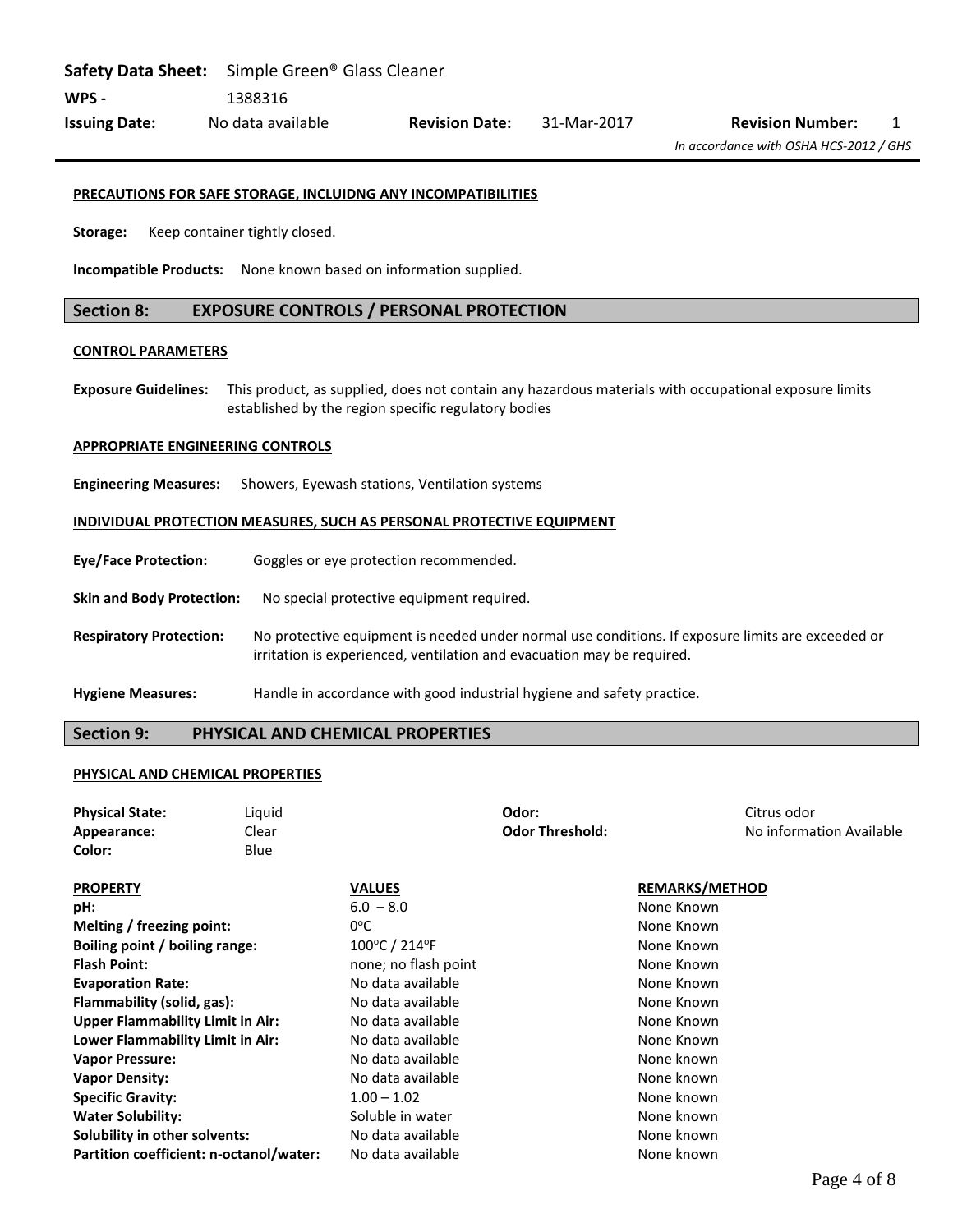| <b>Safety Data Sheet:</b>                              | Simple Green <sup>®</sup> Glass Cleaner      |             |                                        |
|--------------------------------------------------------|----------------------------------------------|-------------|----------------------------------------|
| WPS -<br>1388316                                       |                                              |             |                                        |
| No data available<br><b>Issuing Date:</b>              | <b>Revision Date:</b>                        | 31-Mar-2017 | <b>Revision Number:</b><br>1           |
|                                                        |                                              |             | In accordance with OSHA HCS-2012 / GHS |
|                                                        |                                              |             |                                        |
| <b>Autoignition temperature:</b>                       | No data available                            |             | None known                             |
| <b>Decomposition temperature:</b>                      | No data available                            |             | None known                             |
| Kinematic viscosity:                                   | No data available                            |             | None known                             |
| <b>Dynamic viscosity:</b>                              | No data available                            |             | None known                             |
| <b>Explosive properties:</b>                           | No data available                            |             | None known                             |
| <b>Oxidizing properties:</b>                           | No data available                            |             | None known                             |
| <b>OTHER INFORMATION</b>                               |                                              |             |                                        |
| <b>Softening Point:</b>                                | No data available                            |             |                                        |
| VOC Content (%):                                       | 1.5%                                         |             |                                        |
| <b>Particle Size:</b>                                  | No data available                            |             |                                        |
| <b>Particle Size Distribution:</b>                     | No data available                            |             |                                        |
|                                                        |                                              |             |                                        |
| <b>Section 10:</b><br><b>STABILITY AND REACTIVITY</b>  |                                              |             |                                        |
|                                                        |                                              |             |                                        |
| <b>Reactivity:</b>                                     | No data available.                           |             |                                        |
| <b>Chemical Stability:</b>                             | Stable under recommended storage conditions. |             |                                        |
|                                                        |                                              |             |                                        |
| <b>Possibility of Hazardous Reactions:</b>             | None under normal processing.                |             |                                        |
| <b>Hazardous Polymerization:</b>                       | Hazardous polymerization does not occur.     |             |                                        |
| <b>Conditions to avoid:</b>                            | None known based on information supplied.    |             |                                        |
| Incompatible materials:                                | Acids, oxidizers, and chlorinated products.  |             |                                        |
| <b>Hazardous Decomposition Products:</b>               | Carbon oxides.                               |             |                                        |
| <b>Section 11:</b><br><b>TOXICOLOGICAL INFORMATION</b> |                                              |             |                                        |

## **INFORMATION ON LIKELY ROUTES OF EXPOSURE**

| <b>Product Information:</b>                 | Product does not present an acute toxicity hazard based on known or supplied information. |
|---------------------------------------------|-------------------------------------------------------------------------------------------|
| Inhalation:                                 | Specific test data for the substance or mixture is not available.                         |
| <b>Eye Contact:</b>                         | Classifies as an Eye Irritant GHS calculation.                                            |
| <b>Skin Contact:</b>                        | Specific test data for the substance or mixture is not available.                         |
| Ingestion:                                  | Specific test data for the substance or mixture is not available.                         |
| <b>Component Information:</b>               | None supplied.                                                                            |
| <b>INFORMATION ON TOXICOLOGICAL EFFECTS</b> |                                                                                           |
|                                             |                                                                                           |

**Symptoms:** No information available.

## **DELAYED AND IMMEDIATE EFFECTS AS WELL AS CHRONIC EFFECTS FROM SHORT AND LONG-TERM EXPOSURE**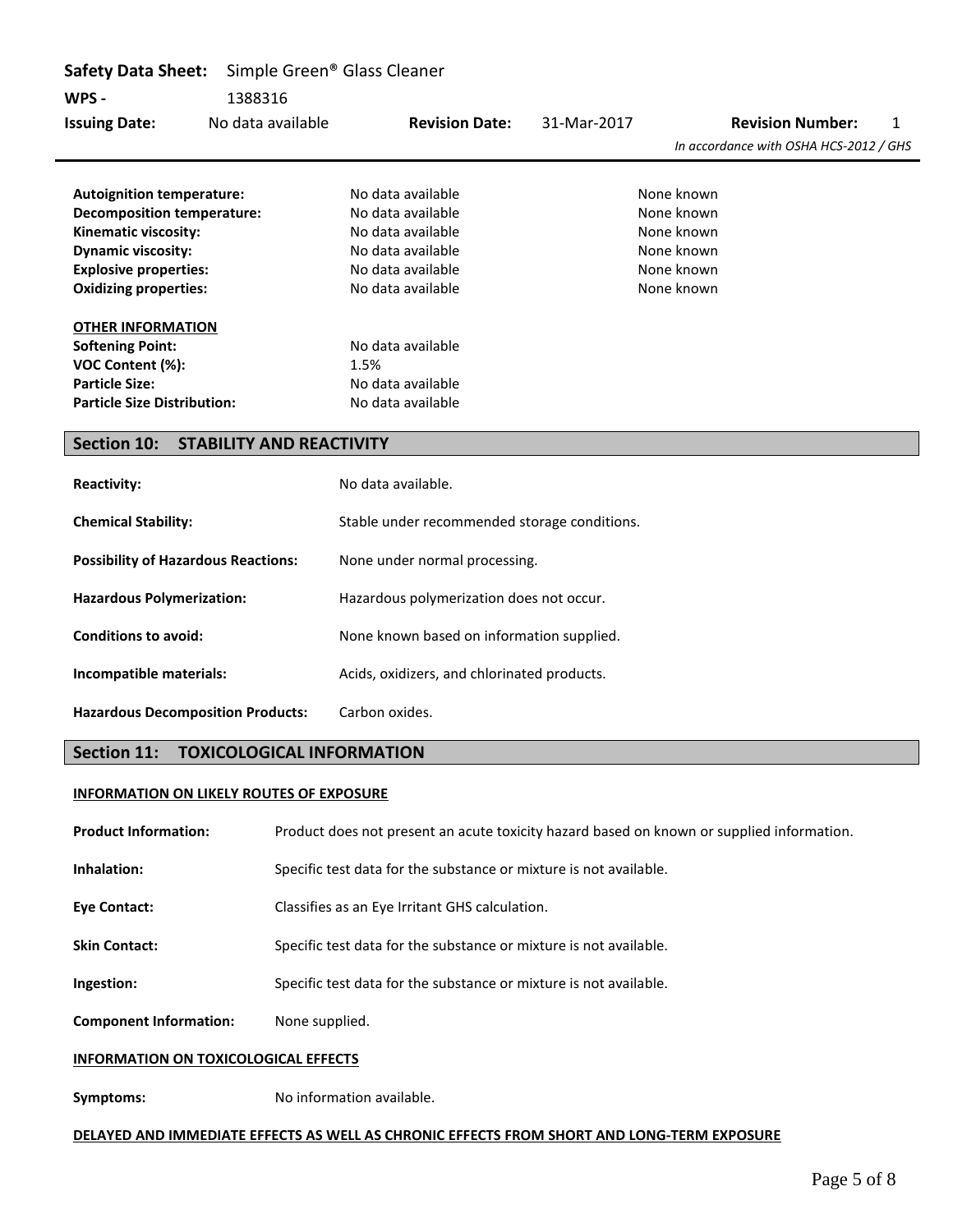| <b>Safety Data Sheet:</b>     | Simple Green <sup>®</sup> Glass Cleaner |                                                |             |                                        |  |  |
|-------------------------------|-----------------------------------------|------------------------------------------------|-------------|----------------------------------------|--|--|
| WPS -                         | 1388316                                 |                                                |             |                                        |  |  |
| <b>Issuing Date:</b>          | No data available                       | <b>Revision Date:</b>                          | 31-Mar-2017 | <b>Revision Number:</b><br>1           |  |  |
|                               |                                         |                                                |             | In accordance with OSHA HCS-2012 / GHS |  |  |
| Sensitization:                | No information available.               |                                                |             |                                        |  |  |
| <b>Mutagenic Effects:</b>     | No information available.               |                                                |             |                                        |  |  |
| Carcinogenicity:              |                                         | Contains no ingredient listed as a carcinogen. |             |                                        |  |  |
| <b>Reproductive Toxicity:</b> | No information available.               |                                                |             |                                        |  |  |
| <b>STOT-</b> single exposure: | No information available.               |                                                |             |                                        |  |  |
| STOT- repeated exposure:      | No information available.               |                                                |             |                                        |  |  |
| <b>Chronic Toxicity:</b>      |                                         | No known effect based on information supplied. |             |                                        |  |  |
| <b>Target Organ Effects:</b>  | None known.                             |                                                |             |                                        |  |  |
| <b>Aspiration Hazard:</b>     | No information available.               |                                                |             |                                        |  |  |

#### **NUMERICAL MEASURES OF TOXICITY**

The following values are calculated based on chapter 3.1 of the GHS document.

**ATEmix (oral):** > 5,000 mg/kg

## **Section 12: ECOLOGICAL INFORMATION**

**Ecotoxicity:** The environmental impact of this product has not been fully investigated.

Persistence and Degradability: No information available.

**Bioaccumulation:** No information available.

**Other Adverse Effects:** No information available.

## **Section 13: DISPOSAL CONSIDERATIONS**

#### **WASTE TREAMTENT METHODS**

**Disposal Methods:** This material, as supplied, is not a hazardous waste according to Federal regulations (40 CFR 261). This material could become a hazardous waste if it is mixed with or otherwise comes in contact with a hazardous waste, if chemical additions are made to this material, or if the material is processed or otherwise altered. Consult 40 CFR 261 to determine whether the altered material is a hazardous waste. Consult the appropriate state, regional, or local regulations for additional requirements.

**Contaminated packaging:** Dispose of contents/containers in accordance with local regulations.

| <b>California Hazardous Waste Codes:</b>  | 561              |
|-------------------------------------------|------------------|
| <b>Connecticut Hazardous Waste Codes:</b> | CR <sub>04</sub> |
| <b>Michigan Hazardous Waste Codes:</b>    | 0341             |
| <b>Washington Hazardous Waste Codes:</b>  | <b>WT02</b>      |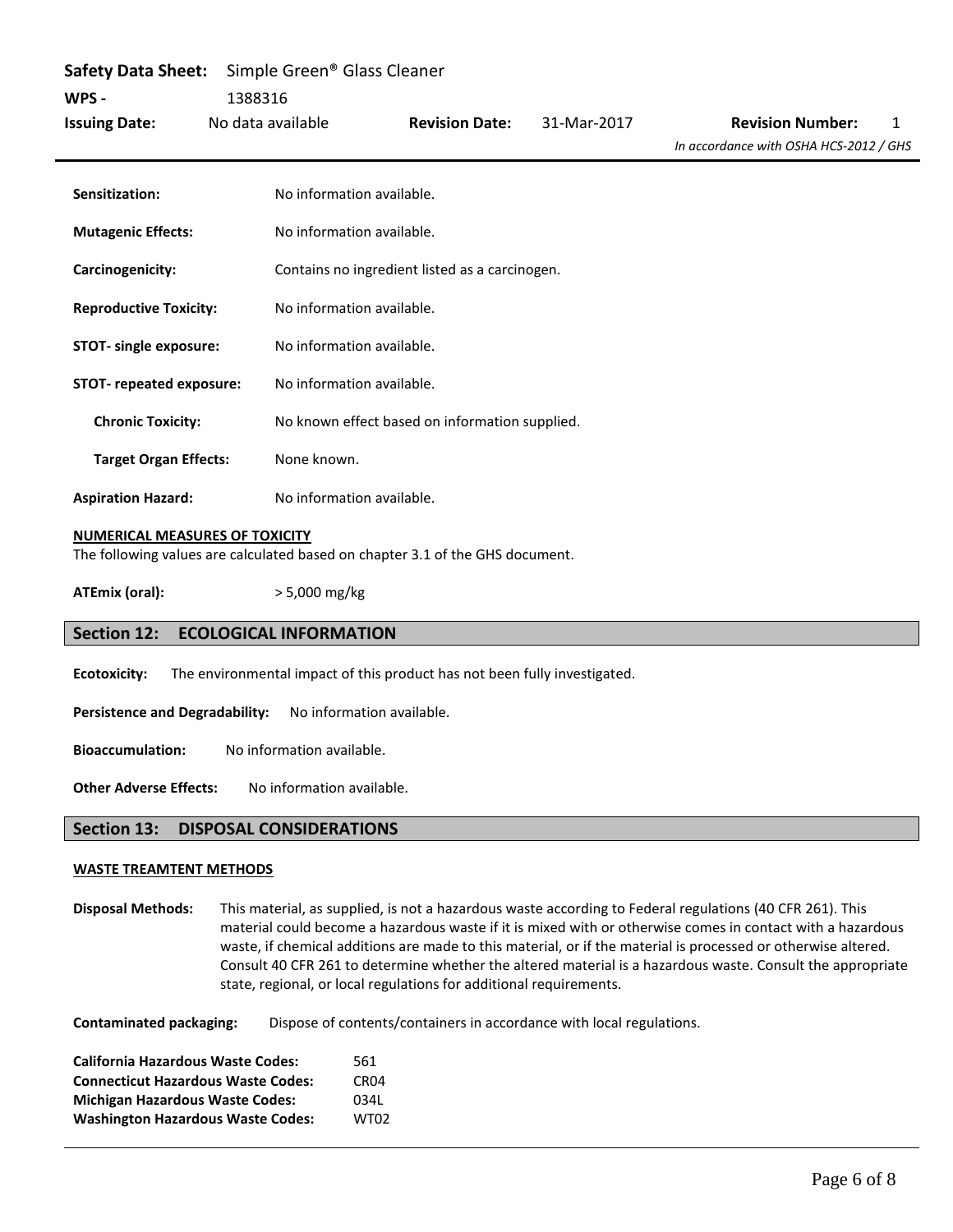|                      | <b>Safety Data Sheet:</b> Simple Green <sup>®</sup> Glass Cleaner |                       |             |                                        |  |
|----------------------|-------------------------------------------------------------------|-----------------------|-------------|----------------------------------------|--|
| WPS -                | 1388316                                                           |                       |             |                                        |  |
| <b>Issuing Date:</b> | No data available                                                 | <b>Revision Date:</b> | 31-Mar-2017 | <b>Revision Number:</b>                |  |
|                      |                                                                   |                       |             | In accordance with OSHA HCS-2012 / GHS |  |

# **Section 14: TRANSPORT INFORMATION DOT Proper Shipping Name:** Not Regulated. **Hazard Class:** N/A. **TDG Proper Shipping Name:** Not Regulated. **Hazard Class:** N/A. **MEX Proper Shipping Name:** Not Regulated. **Hazard Class:** N/A. **ICAO Proper Shipping Name:** Not Regulated. **Hazard Class:** N/A. **IATA Proper Shipping Name:** Not Regulated. **Hazard Class:** N/A. **IMDG/IMO Proper Shipping Name:** Not Regulated. **Hazard Class:** N/A. **RID Proper Shipping Name:** Not Regulated. **Hazard Class:** N/A. **ADR Proper Shipping Name:** Not Regulated. **Hazard Class:** N/A. **ADN Proper Shipping Name:** Not Regulated. **Hazard Class:** N/A.

## **Section 15: REGULATORY INFORMATION**

## **INTERNATIONAL INVENTORIES**

**TSCA – United states Toxic Substances Control Act Section 8(b) Inventory:** Complies. **DSL/NDSL - Canadian Domestic Substances List/Non-Domestic Substances List:** All components are listed either on the DSL or

NDSL.